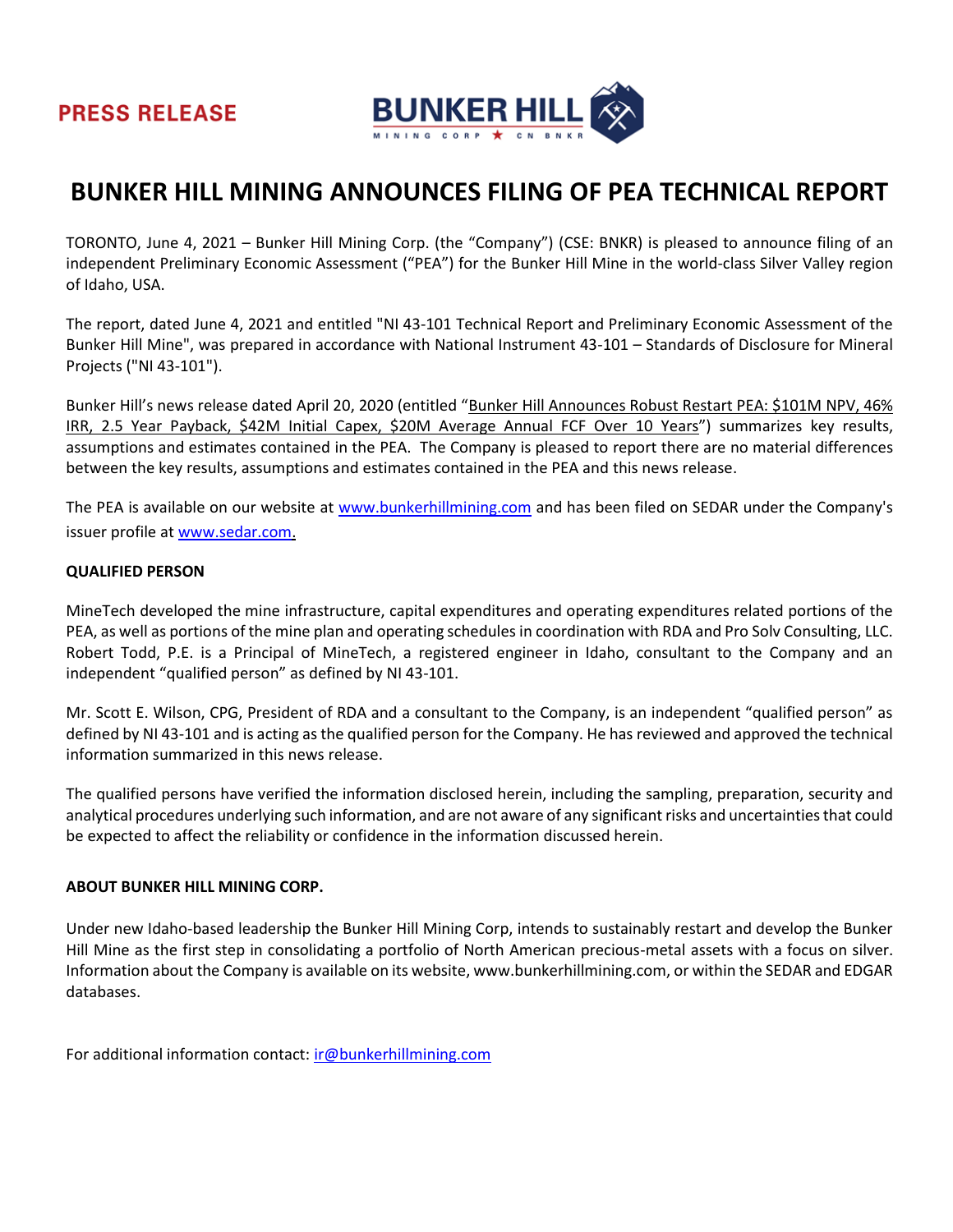## **Cautionary Statements**

*Certain statements in this news release are forward-looking and involve a number of risks and uncertainties. Such forward-looking statements are within the meaning of that term in Section 27A of the Securities Act of 1933, as amended, and Section 21E of the Securities Exchange Act of 1934, as amended, as well as within the meaning of the phrase 'forward-looking information' in the Canadian Securities Administrators' National Instrument 51-102 – Continuous Disclosure Obligations. Forward-looking statements are not comprised of historical facts. Forward-looking statements include estimates and statements that describe the Company's future plans, objectives or goals, including words to the effect that the Company or management expects a stated condition or result to occur. Forward-looking statements may be identified by such terms as "believes", "anticipates", "expects", "estimates", "may", "could", "would", "will", or "plan". Since forward-looking statements are based on assumptions and address future events and conditions, by their very nature they involve inherent risks and uncertainties. Although these statements are based on information currently available to the Company, the Company provides no assurance that actual results will meet management's expectations. Risks, uncertainties and other factors involved with forward-looking information could cause actual events, results, performance, prospects and opportunities to differ materially from those expressed or implied by such forward-looking information. Forward looking information in this news release includes, but is not limited to, the Company's intentions regarding its objectives, goals or future plans and statements. Factors that could cause actual results to differ materially from such forward-looking information include, but are not limited to: the ability to predict and counteract the effects of COVID-19 on the business of the Company, including but not limited to the effects of COVID-19 on the price of commodities, capital market conditions, restriction on labour and international travel and supply chains; failure to identify mineral resources; failure to convert estimated mineral resources to reserves; the inability to complete a feasibility study which recommends a production decision; the preliminary nature of metallurgical test results; delays in obtaining or failures to obtain required governmental, environmental or other project approvals; political risks; changes in equity markets; uncertainties relating to the availability and costs of financing needed in the future; the inability of the Company to budget and manage its liquidity in light of the failure to obtain additional financing, including the ability of the Company to complete the payments pursuant to the terms of the agreement to acquire the Bunker Hill Mine Complex; inflation; changes in exchange rates; fluctuations in commodity prices; delays in the development of projects; capital, operating and reclamation costs varying significantly from estimates and the other risks involved in the mineral exploration and development industry; and those risks set out in the Company's public documents filed on SEDAR. Although the Company believes that the assumptions and factors used in preparing the forward-looking information in this news release are reasonable, undue reliance should not be placed on such information, which only applies as of the date of this news release, and no assurance can be given that such events will occur in the disclosed time frames or at all. The Company disclaims any intention or obligation to update or revise any forward-looking information, whether as a result of new information, future events or otherwise, other than as required by law. No stock exchange, securities commission or other regulatory authority has approved or disapproved the information contained herein.*

# **Cautionary Note to United States Investors Concerning Estimates of Measured, Indicated and Inferred Resources**

This press release has been prepared in accordance with the requirements of the securities laws in effect in Canada, *which differ from the requirements of U.S. securities laws. Unless otherwise indicated, all resource and reserve estimates included in this press release have been disclosed in accordance with NI 43-101 and the Canadian Institute of Mining, Metallurgy, and Petroleum Definition Standards on Mineral Resources and Mineral Reserves. NI 43-101 is a rule developed by the Canadian Securities Administrators which establishes standards for all public disclosure an issuer makes of scientific and technical information concerning mineral projects. Canadian disclosure standards, including NI 43-101, differ significantly from the requirements of the United States Securities and Exchange Commission ("SEC"), and resource and reserve information contained in this press release may not be comparable to similar information disclosed by U.S. companies. In particular, and without limiting the generality of the foregoing, the term "resource" does not equate to the term "reserves". Under U.S. standards, mineralization may not be classified as a "reserve" unless the determination has been made that the mineralization could be economically and legally produced or extracted at the time the reserve determination is made. The SEC's disclosure standards normally do not permit the inclusion of information concerning "measured mineral resources", "indicated mineral resources" or "inferred mineral resources" or other descriptions of the amount of mineralization in mineral deposits that do not constitute "reserves" by U.S. standards in documents filed with the SEC. Investors are cautioned not to assume that any part or all of mineral deposits in these categories will ever be converted into reserves. U.S. investors should also understand that "inferred mineral resources" have a great amount of*